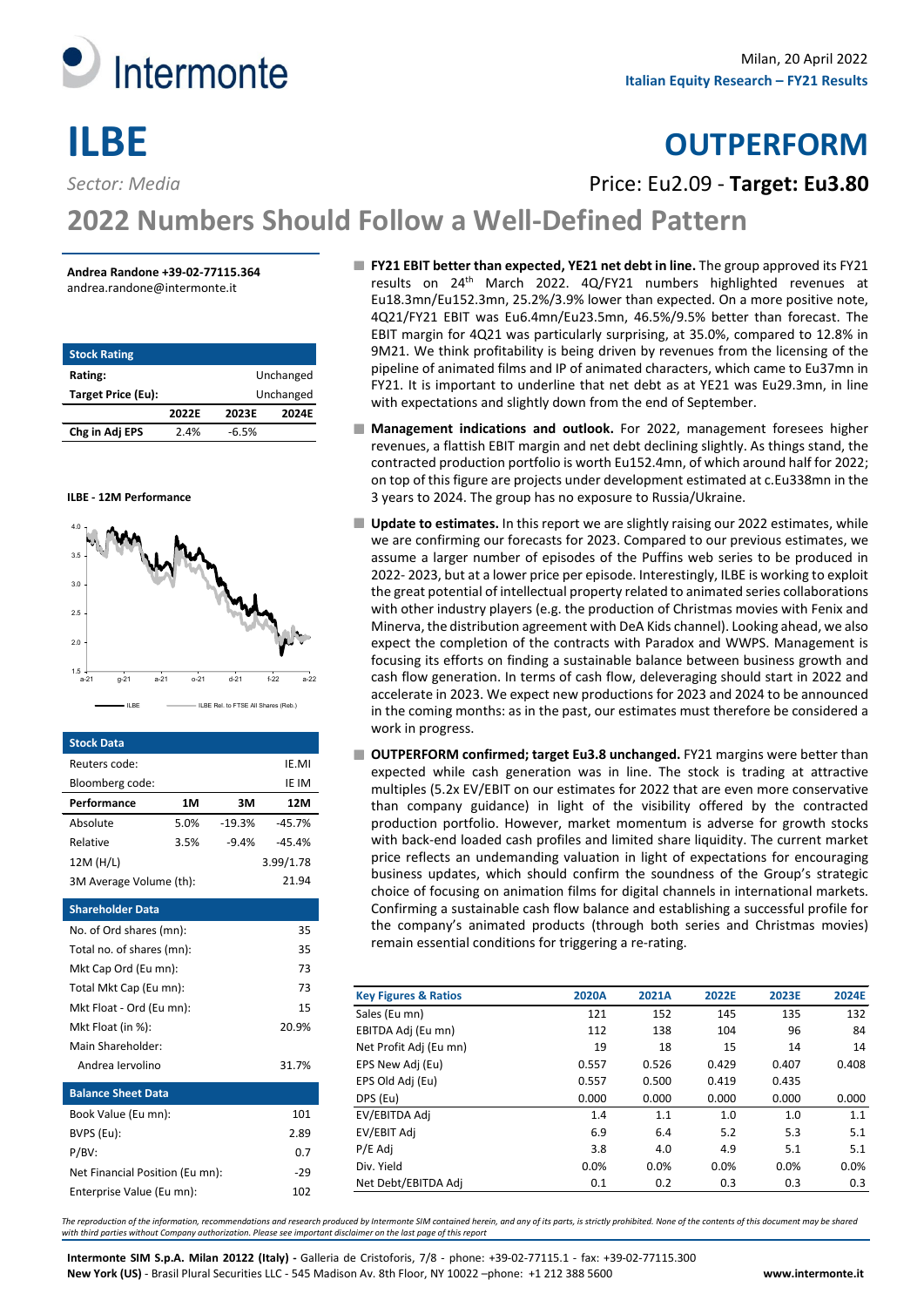

| ILBE - Key Figures                       |              |                |             |           |                |             |
|------------------------------------------|--------------|----------------|-------------|-----------|----------------|-------------|
| Profit & Loss (Eu mn)                    | 2019A        | 2020A          | 2021A       | 2022E     | 2023E          | 2024E       |
| Sales                                    | 80           | 121            | 152         | 145       | 135            | 132         |
| <b>EBITDA</b>                            | 75           | 112            | 138         | 104       | 96             | 84          |
| <b>EBIT</b>                              | 23           | 22             | 24          | 20        | 19             | 19          |
| Financial Income (charges)               | -0           | $-1$           | $-3$        | $-3$      | $-3$           | $-3$        |
| <b>Associates &amp; Others</b>           | $\mathbf{0}$ | 0              | $\mathbf 0$ | 0         | $\mathbf 0$    | $\mathbf 0$ |
|                                          |              |                |             |           |                |             |
| Pre-tax Profit                           | 22           | 21             | 20          | 17        | 16             | 16          |
| Taxes                                    | $-2$         | $-2$           | $-2$        | $-2$      | $-2$           | $-2$        |
| Tax rate                                 | 9.5%         | 8.8%           | 9.5%        | 10.0%     | 10.0%          | 10.0%       |
| Minorities & Discontinued Operations     | 0            | 0              | 0           | 0         | 0              | $\mathbf 0$ |
| <b>Net Profit</b>                        | 20           | 19             | 18          | 15        | 14             | 14          |
| <b>EBITDA Adj</b>                        | 75           | 112            | 138         | 104       | 96             | 84          |
| <b>EBIT Adj</b>                          | 23           | 22             | 24          | 20        | 19             | 19          |
| Net Profit Adj                           | 20           | 19             | 18          | 15        | 14             | 14          |
| Per Share Data (Eu)                      | 2019A        | 2020A          | 2021A       | 2022E     | 2023E          | 2024E       |
| Total Shares Outstanding (mn) - Average  | 33           | 35             | 35          | 35        | 35             | 35          |
|                                          |              |                |             |           |                |             |
| Total Shares Outstanding (mn) - Year End | 33           | 35             | 35          | 35        | 35             | 35          |
| EPS f.d                                  | 0.607        | 0.557          | 0.526       | 0.429     | 0.407          | 0.408       |
| EPS Adj f.d                              | 0.607        | 0.557          | 0.526       | 0.429     | 0.407          | 0.408       |
| BVPS f.d                                 | 1.428        | 1.915          | 2.444       | 2.894     | 3.339          | 3.791       |
| Dividend per Share ORD                   | 0.000        | 0.000          | 0.000       | 0.000     | 0.000          | 0.000       |
| Dividend per Share SAV                   | 0.000        | 0.000          | 0.000       | 0.000     | 0.000          | 0.000       |
| Dividend Payout Ratio (%)                |              |                |             |           |                |             |
| Cash Flow (Eu mn)                        | 2019A        | 2020A          | 2021A       | 2022E     | 2023E          | 2024E       |
| <b>Gross Cash Flow</b>                   | 75           | 97             | 140         | 98        | 92             | 80          |
|                                          | $-3$         | $\overline{2}$ | $-5$        | 5         | $-1$           | -0          |
| Change in NWC                            |              |                |             |           |                |             |
| Capital Expenditure                      | -87          | $-109$         | $-147$      | $-103$    | $-89$          | $-74$       |
| <b>Other Cash Items</b>                  | 0            | 0              | 0           | 0         | 0              | $\mathbf 0$ |
| Free Cash Flow (FCF)                     | $-14$        | $-10$          | $-13$       | 0         | $\overline{2}$ | 5           |
| Acquisitions, Divestments & Other Items  | $\mathbf{0}$ | 0              | 0           | 0         | 0              | $\mathbf 0$ |
| <b>Dividends</b>                         | 0            | 0              | 0           | 0         | 0              | 0           |
| Equity Financing/Buy-back                | 17           | 0              | 0           | 0         | 0              | 0           |
| Change in Net Financial Position         | 5            | $-15$          | $-14$       | 0         | 2              | 5           |
|                                          |              |                |             |           |                |             |
|                                          |              |                |             |           |                |             |
| <b>Balance Sheet (Eu mn)</b>             | 2019A        | 2020A          | 2021A       | 2022E     | 2023E          | 2024E       |
| <b>Total Fixed Assets</b>                | 49           | 69             | 100         | 119       | 131            | 140         |
| <b>Net Working Capital</b>               | $-5$         | 6              | 5           | 0         | $\mathbf{1}$   | 1           |
| Long term Liabilities                    | -0           | $-1$           | $-1$        | $-1$      | $-1$           | $-1$        |
| Net Capital Employed                     | 48           | 83             | 115         | 130       | 144            | 155         |
| Net Cash (Debt)                          | $-1$         | $-16$          | $-29$       | $-29$     | $-27$          | $-22$       |
| <b>Group Equity</b>                      | 48           | 67             | 86          | 101       | 117            | 133         |
| Minorities                               | 0            | 0              | 0           | 0         | 0              | $\mathbf 0$ |
| Net Equity                               | 48           | 67             | 86          | 101       | 117            | 133         |
| Enterprise Value (Eu mn)                 | 2019A        | 2020A          | 2021A       | 2022E     | 2023E          | 2024E       |
|                                          |              |                |             |           |                |             |
| Average Mkt Cap                          | 105          | 136            | 122         | 73        | 73             | 73          |
| Adjustments (Associate & Minorities)     | 0            | 0              | 0           | $\pmb{0}$ | $\pmb{0}$      | $\mathsf 0$ |
| Net Cash (Debt)                          | $-1$         | $-16$          | $-29$       | $-29$     | $-27$          | $-22$       |
| <b>Enterprise Value</b>                  | 106          | 152            | 151         | 102       | 100            | 95          |
| Ratios (%)                               | 2019A        | 2020A          | 2021A       | 2022E     | 2023E          | 2024E       |
| EBITDA Adj Margin                        | 94.2%        | 93.1%          | 90.8%       | 71.7%     | 71.6%          | 63.7%       |
| <b>EBIT Adj Margin</b>                   | 28.3%        | 18.3%          | 15.4%       | 13.6%     | 14.0%          | 14.2%       |
| Gearing - Debt/Equity                    | 1.2%         | 23.3%          | 34.2%       | 28.5%     | 23.1%          | 16.5%       |
| Interest Cover on EBIT                   | 84.6         | 33.5           | 7.5         | 6.6       | 6.3            | 6.6         |
|                                          | 0.0          | 0.1            | 0.2         | 0.3       | 0.3            | 0.3         |
| Net Debt/EBITDA Adj                      |              |                |             |           |                |             |
| ROACE*                                   | 69.7%        | 33.7%          | 23.8%       | 16.1%     | 13.7%          | 12.5%       |
| ROE*                                     | 69.1%        | 34.0%          | 24.1%       | 16.1%     | 13.1%          | 11.5%       |
| EV/CE                                    | 3.3          | 2.3            | 1.5         | 0.8       | 0.7            | 0.6         |
| EV/Sales                                 | 1.3          | 1.3            | 1.0         | 0.7       | 0.7            | 0.7         |
| EV/EBITDA Adj                            | 1.4          | 1.4            | 1.1         | 1.0       | 1.0            | 1.1         |
| EV/EBIT Adj                              | 4.7          | 6.9            | 6.4         | 5.2       | 5.3            | 5.1         |
| Free Cash Flow Yield                     | $-19.4%$     | $-13.2%$       | $-17.1%$    | 0.6%      | 2.5%           | 6.9%        |
| Growth Rates (%)                         | 2019A        | 2020A          | 2021A       | 2022E     | 2023E          | 2024E       |
| Sales                                    | 131.1%       | 50.9%          | 26.2%       | $-5.1%$   | $-6.8%$        | $-2.1%$     |
|                                          | 120.8%       | 49.1%          | 23.0%       | $-25.0%$  | $-7.0%$        | $-12.8%$    |
| EBITDA Adj                               |              |                |             |           |                |             |
| EBIT Adj                                 | 94.4%        | $-2.7%$        | 6.6%        | $-16.3%$  | $-4.3%$        | $-0.5%$     |
| Net Profit Adj                           | 98.5%        | $-3.7%$        | $-5.5%$     | $-18.5%$  | $-5.1%$        | 0.4%        |
| EPS Adj<br><b>DPS</b>                    | 66.5%        | $-8.2%$        | $-5.5%$     | $-18.5%$  | $-5.1%$        | 0.4%        |

\*Excluding extraordinary items Source: Intermonte SIM estimates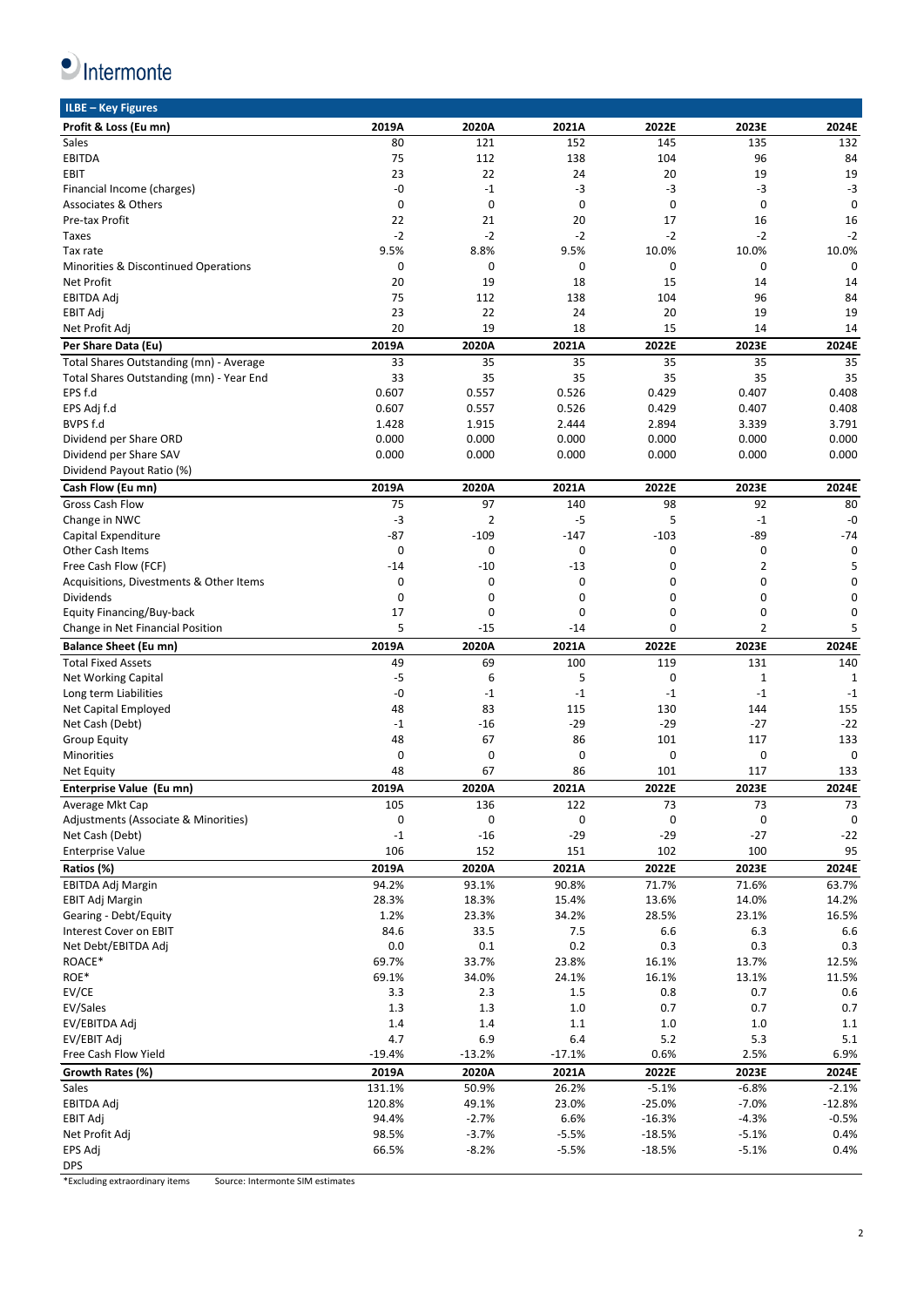

# **4Q/FY21 Results**

4Q/FY21 numbers highlighted revenues at Eu18.3mn/Eu152.3mn, 25.2%/3.9% lower than expected. On a more positive note, 4Q21/FY21 EBIT was Eu6.4mn/Eu23.5mn, 46.5%/9.5% better than forecast. The EBIT margin for 4Q21 was particularly surprising, at 35.0%, compared to 12.8% in 9M21. We think profitability is being driven by revenues from the licensing of the pipeline of animated films and IP of animated characters, which came to Eu37mn in FY21. It is important to underline that net debt as at YE21 was Eu29.3mn, in line with expectations and slightly down from the end of September.

#### **ILBE – 4Q/FY21 Results**

|         |          |              |         |              |          |              |        |              |          |          |              |          |  | A. vs. E                                                                                                                |
|---------|----------|--------------|---------|--------------|----------|--------------|--------|--------------|----------|----------|--------------|----------|--|-------------------------------------------------------------------------------------------------------------------------|
| 2019    | 1H20A    | <b>2H20A</b> | 2020A   | <b>1H21A</b> | 3021A    | <b>9M21A</b> | 4021A  | <b>2H21A</b> | 2021A    | 4021E    | <b>2H21E</b> | 2021E    |  | 2021E                                                                                                                   |
| 80.0    | 55.5     | 65.2         | 120.7   | 114.2        | 19.9     | 134.0        | 18.3   | 38.1         | 152.3    | 24.4     | 44.3         | 158.5    |  | $-3.9%$                                                                                                                 |
| 131%    | 475%     | $-7%$        | 51%     | 106%         | $-2%$    | 77%          | $-59%$ | $-42%$       | 26%      | $-46%$   | $-32%$       | 31%      |  |                                                                                                                         |
| 22.6    | 12.0     | 10.0         | 22.0    | 15.0         | 2.1      | 17.1         | 6.4    | 8.5          | 23.5     | 4.4      | 6.5          | 21.5     |  | 9.5%                                                                                                                    |
| 94.4%   | 310.5%   | $-49.1%$     | $-2.7%$ | 25.0%        | $-55.8%$ | 2.1%         | 21.0%  | $-15.4%$     | 6.6%     | $-17.4%$ | $-35.6%$     | $-2.6%$  |  |                                                                                                                         |
| 28.3%   | 21.6%    | 15.4%        | 18.3%   | 13.1%        | 10.5%    | 12.8%        | 35.0%  | 22.3%        | 15.4%    | 17.9%    | 14.6%        | 13.5%    |  |                                                                                                                         |
| (0.3)   | (0.4)    | (0.3)        | (0.7)   | (1.9)        |          |              |        | (1.2)        | (3.1)    |          | (0.1)        | (2.0)    |  |                                                                                                                         |
| 22.4    | 11.6     | 9.8          | 21.4    | 13.1         |          |              |        | 7.3          | 20.4     |          | 6.4          | 19.5     |  | 4.6%                                                                                                                    |
| 96%     | 295%     | $-50%$       | $-4%$   | 13%          |          |              |        | $-26%$       | $-5%$    |          | $-35%$       | -9%      |  |                                                                                                                         |
| (2.1)   | (2.0)    | 0.1          | (1.9)   | (0.8)        |          |              |        | (1.2)        | (1.9)    |          | (1.2)        | (1.9)    |  |                                                                                                                         |
| $-9.5%$ | $-17.3%$ | 1.3%         | $-8.8%$ | $-5.7%$      |          |              |        | $-16.3%$     | $-10.0%$ |          | $-18.8%$     | $-10.0%$ |  |                                                                                                                         |
| 20.2    | 9.6      | 9.9          | 19.5    | 12.3         |          |              |        | 6.1          | 18.4     |          | 5.2          | 17.5     |  | 5.2%                                                                                                                    |
| 98.5%   | 258.7%   | $-43.6%$     | $-3.7%$ | 28.8%        |          |              |        | $-38.7%$     | $-5.5%$  |          | $-47.8%$     | $-10.1%$ |  |                                                                                                                         |
|         |          |              |         |              |          |              |        |              |          |          |              |          |  | <b>A. vs. E</b><br><b>A. vs. E</b><br>4Q21E<br><b>2H21E</b><br>$-25.2%$<br>$-13.9%$<br>46.5%<br>31.4%<br>14.0%<br>17.5% |

Source: Intermonte SIM estimates

### **ILBE – Key Balance Sheet figures**

| <b>Balance Sheet</b>         | 2019  | 1020A 2020A 1H20A 3020A 9M20A 4020A |       |        | <b>2H2OA</b> | <b>2020A</b> | 1021A  | <b>2021A</b> | <b>1H21A</b> | 3Q21A 9M21A | 4021A | <b>2H21A</b> | 2021A  |
|------------------------------|-------|-------------------------------------|-------|--------|--------------|--------------|--------|--------------|--------------|-------------|-------|--------------|--------|
| <b>Trade Working Capital</b> | (6.2) |                                     | (7.5) |        |              | (8.5)        |        |              | (6.0)        |             |       |              | (3.5)  |
| Other current Assets/Lial    | 1.6   |                                     | 6.4   |        |              | 14.4         |        |              | 18.5         |             |       |              | 8.1    |
| Net working capital          | (4.6) |                                     | (1.1) |        |              | 5.9          |        |              | 12.5         |             |       |              | 4.6    |
| <b>Net Fixed Asset</b>       | 53.2  |                                     | 63.8  |        |              | 77.3         |        |              | 84.8         |             |       |              | 111.0  |
| Other LT Liabilities         | (0.3) |                                     | (0.4) |        |              | (0.6)        |        |              | (0.6)        |             |       |              | (0.7)  |
|                              |       |                                     |       |        |              |              |        |              |              |             |       |              |        |
| Net capital employed         | 48.2  |                                     | 62.2  | 72.5   |              | 82.7         | 91.3   |              | 96.7         | 109.8       |       |              | 114.9  |
|                              |       |                                     |       |        |              |              |        |              |              |             |       |              |        |
| Financed by:                 |       |                                     |       |        |              |              |        |              |              |             |       |              |        |
| Net (debt) cash              | (0.5) |                                     | (4.8) | (10.3) |              | (15.6)       | (19.2) |              | (17.3)       | (29.3)      |       |              | (29.3) |
| <b>Net Equity</b>            | 47.7  |                                     | 57.4  | 62.2   |              | 67.0         | 72.1   |              | 79.4         | 80.5        |       |              | 85.6   |

Source: Intermonte SIM estimates

In more detail, animated series, including the licensing of characters and the pipeline, accounted for 81% of revenues in 2021. The remaining 68 episodes of the "Arctic Friends" web series, which began in 2018, have been delivered, with total revenues of Eu50.2mn (including the relevant government grants) in addition to revenues for back-end, production pipeline licences and character licences for a total of Eu37.1mn. In 2021 88 episodes of the "Puffins" series were delivered, generating Eu36.7mn in revenues (including the relevant government grants).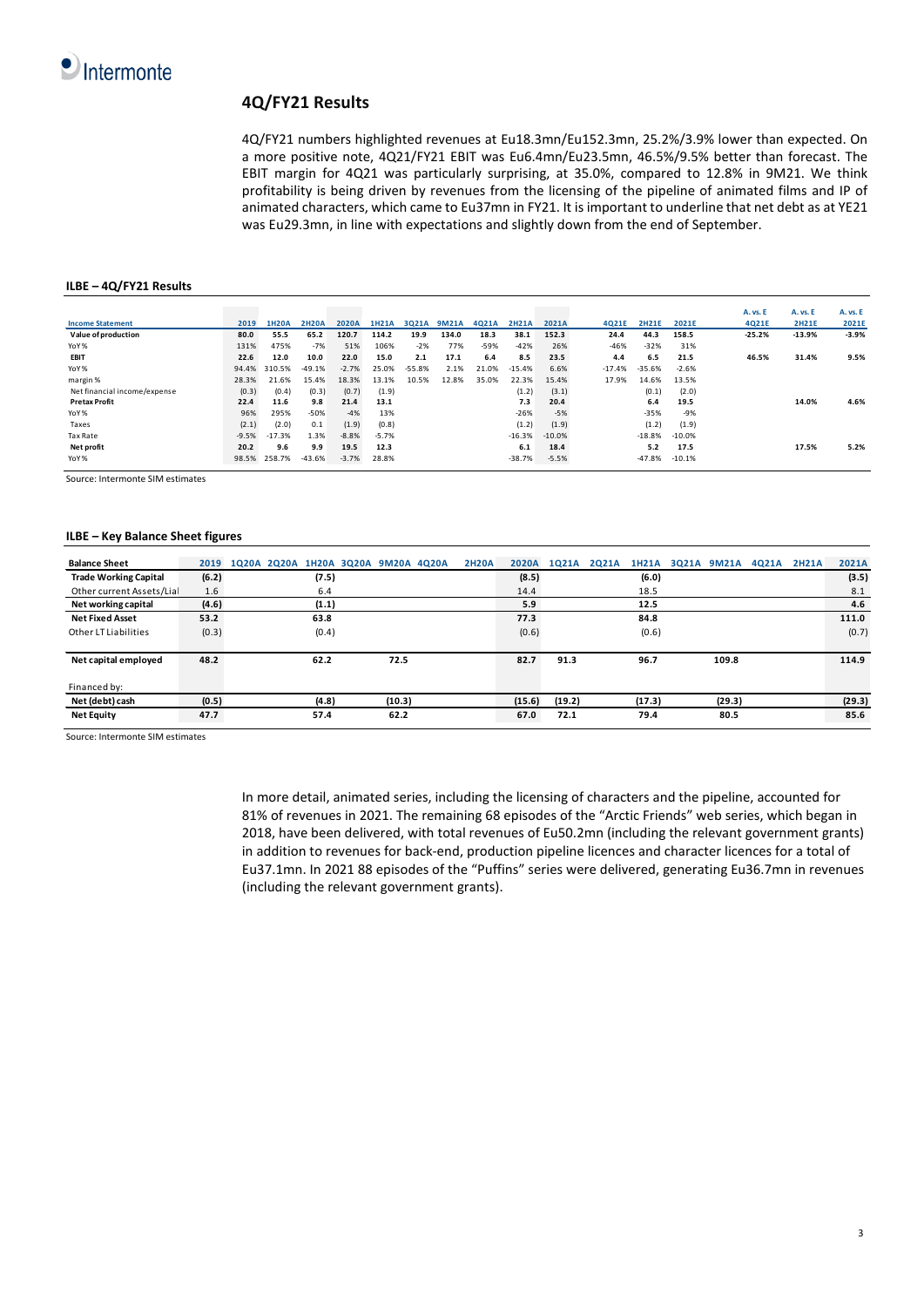

## **ILBE – Revenue breakdown**

| <b>Turnover breakdown</b>                      | 2018 A                       | 2019 A | 2020 A | 2021 A |
|------------------------------------------------|------------------------------|--------|--------|--------|
| <b>The Poison Rose</b>                         | 16.94                        | 3.05   | 0.43   | 0.00   |
| <b>Arctic Friends</b>                          | 16.38                        | 37.62  | 74.10  | 87.30  |
| <b>Waiting for the Barbarians</b>              | 0.00                         | 19.02  | 5.76   | 0.65   |
| <b>Women Stories</b>                           | 0.00                         | 4.51   | 4.33   | 2.56   |
| <b>Puffins</b>                                 | 0.00                         | 12.16  | 26.89  | 36.68  |
| Paradox films                                  | 0.00                         | 0.00   | 2.26   | 1.23   |
| <b>WWPS films</b>                              | 0.00                         | 0.00   | 0.00   | 5.14   |
| Turnover from film productions                 | 33.32                        | 76.35  | 113.77 | 133.56 |
| other revenues                                 | 1.30                         | 1.59   | 1.11   | 0.11   |
| Total turnover from film productions           | 34.63                        | 77.95  | 114.88 | 133.67 |
| <b>Iervolino Studios (Serbian productions)</b> | $\overline{a}$               |        | 2.88   | 12.94  |
| <b>Arte Video</b>                              | $\overline{a}$               |        | 0.94   | 1.00   |
| <b>Celebrity Management</b>                    | $\qquad \qquad \blacksquare$ | 1.31   | 0.95   | 4.32   |
| Other                                          |                              | 0.75   | 1.09   | 0.38   |
| <b>Group Turnover</b>                          | 34.63                        | 80.01  | 120.74 | 152.32 |

Source: Company data and Intermonte SIM estimates

At the end of 2021, net debt was Eu29.3mn.

# **ILBE – Cash flow statement**

| (Eu mn)                      | 2018A  | 2019A  | 2020A   | 2021A   |
|------------------------------|--------|--------|---------|---------|
| <b>EBIT</b>                  | 11.7   | 22.6   | 22.0    | 23.5    |
| Amortization & Depr.         | 22.5   | 52.7   | 90.4    | 114.8   |
| Fin Charges / Taxes          | (1.2)  | (2.1)  | (2.5)   | (5.1)   |
| Change in working capital    | 4.0    | (3.3)  | 2.3     | (5.0)   |
| Other funds and provisions   | 2.0    | 2.5    | (12.8)  | 6.4     |
| Operating cash flow          | 39.0   | 72.4   | 99.3    | 134.6   |
| Capex                        | (41.5) | (86.6) | (109.0) | (147.1) |
| FCF (Eu mn)                  | (2.6)  | (14.2) | (9.7)   | (12.5)  |
| Acquisitions                 | 0.0    | 0.0    | 0.0     | 0.0     |
| Disposals                    | 0.0    | 0.0    | 0.0     | 0.0     |
| Dividends                    | 0.0    | 0.0    | 0.0     | 0.0     |
| Right Issue                  | 0.0    | 16.5   | 0.3     | 0.0     |
| Other                        | (2.5)  | 3.0    | (5.7)   | (1.1)   |
| <b>Cash Flow</b>             | (5.1)  | 5.3    | (15.1)  | (13.7)  |
| NFP at bgn year Cash/(Debt)  | (0.8)  | (5.9)  | (0.5)   | (15.6)  |
| Cash Flow: Cash/(Debt)       | (5.1)  | 5.3    | (15.1)  | (13.7)  |
| NFP at year end: Cash/(Debt) | (5.9)  | (0.5)  | (15.6)  | (29.3)  |

Source: Company data and Intermonte SIM estimates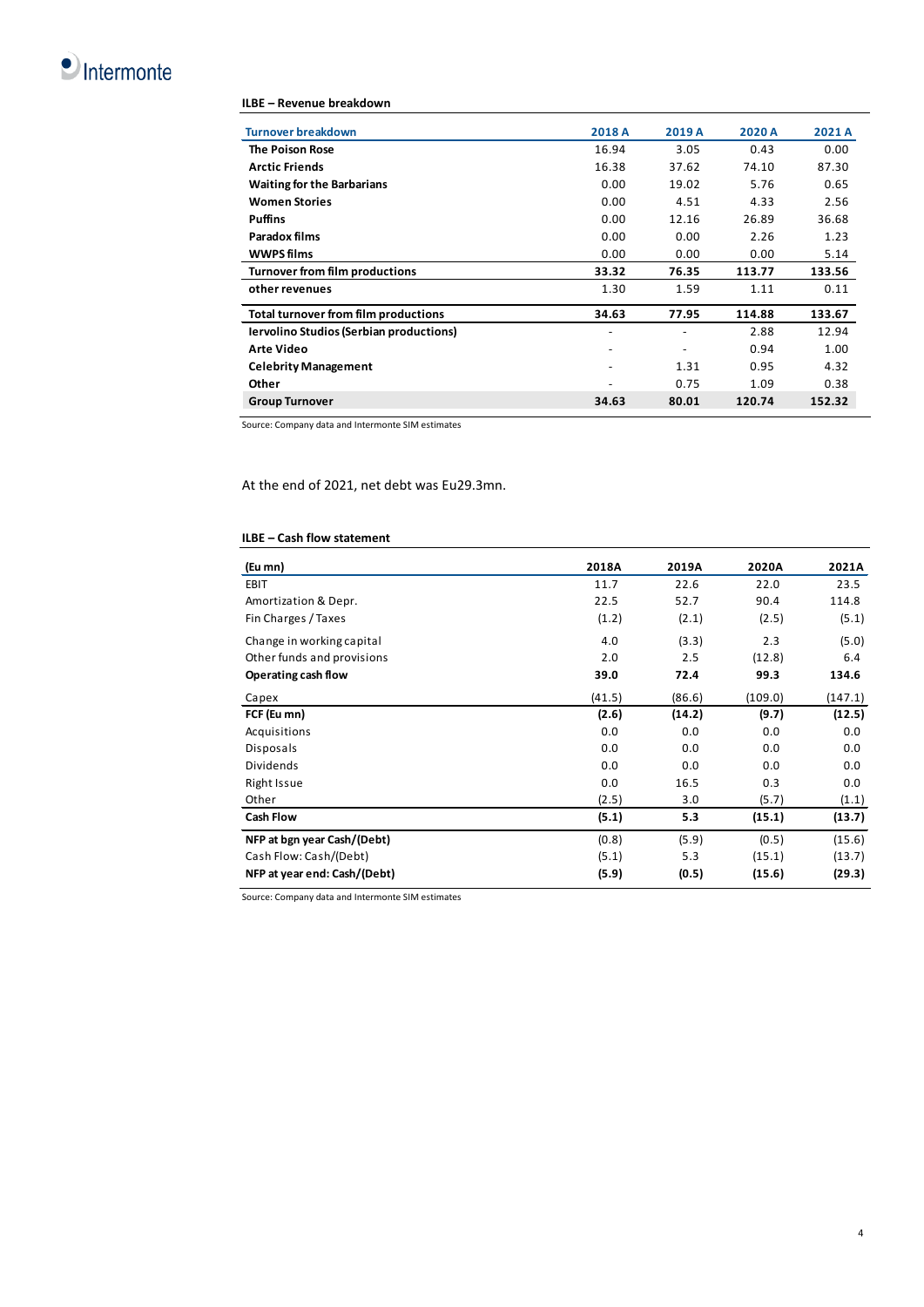

Consistently with the revenue breakdown, Arctic Friends and Puffins accounted for the largest portion of 2021 CapEx.





Source: Intermonte SIM

# **New Regulation is Good News for the Sector**

On 10<sup>th</sup> December 2021, the new consolidated act for the provision of audio-visual media services was published in the Official Journal which, in consideration of market trends, implements Directive (EU) 2018/1808 of 14th November 2018.

Of particular interest for ILBE is art. 55, which defines the obligations of on-demand audio-visual media service providers, i.e. over the top operators such as Netflix, Amazon Prime, Disney +. In short, at least 30% of these entities' catalogues are required to programme European works produced within the last 5 years, and they must invest a certain percentage of net revenues in European audio-visual works produced by independent producers: 17% until 31st December 2022, 18% from 1st January 2023 and then 20% from 1st January 2024.

The text stipulates that OTTs must give these works "adequate prominence" within their catalogue by providing, for example, a dedicated section on the main access page or a specific category for searching for works in the catalogue. A share of no less than 50% of the percentage envisaged for European works must be reserved for works of original Italian expression, produced anywhere in the last five years, by independent producers.

## **Dual Listing on Paris Euronext Growth**

Starting on 12th January 2022, ILBE shares have been traded on the Paris Euronext Growth exchange via direct admission. According to Andrea Iervolino, this dual listing was prompted by a desire to attract new investors on a market where a number of peers are already traded, with the hope of increasing liquidity and opening up possible new growth opportunities.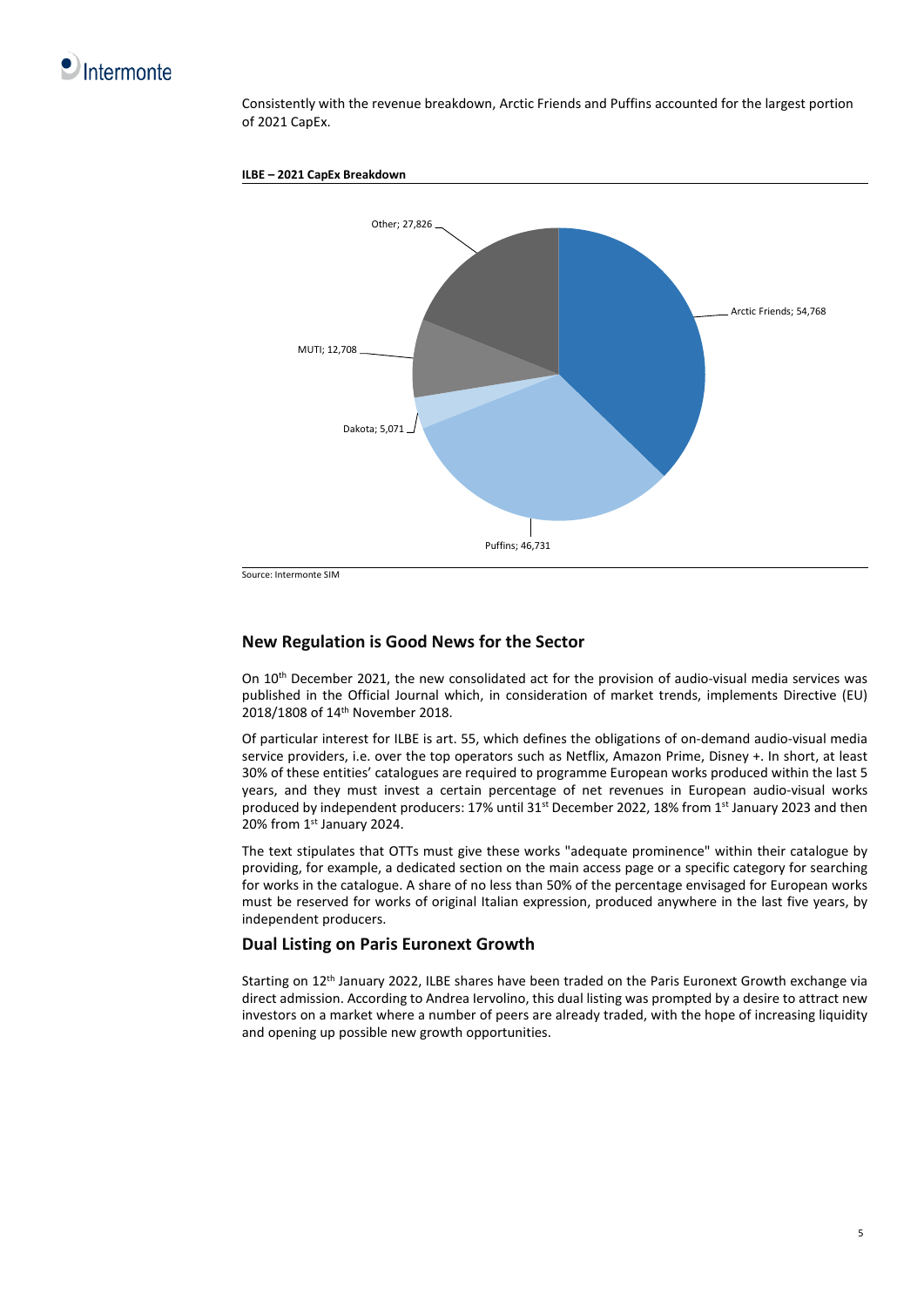# **Management indications and backlog**

For 2022, management foresees higher revenues, a flattish EBIT margin and net debt declining slightly. As of today, the contracted production portfolio is worth Eu152.4mn, of which around half for 2022; to this figure are added projects under development estimated at c.Eu338mn in the 3 years to 2024. If we focus on 2022 we can therefore consider a pipeline of about Eu150mn made up of about Eu75mn of fully contracted projects and about Eu75mn of projects under development. We remind that the group has no exposure to Russia/Ukraine.

Among the fully contracted projects there are the last episodes of the *Puffins* series, expected to be delivered in 1H22 for approximately €13.7mn, the production of the film *State of Consciousness* for approximately €3.6mn, the production of the film *Muti* for approximately €12mn and the production of the film *In the Fire* for approximately €3.7mn, expected to be delivered in 2H22. Furthermore, in early 2022 the Group began production on a new sequel to the animated series *Arctic Friends* and *Puffins*  entitled *Baby Puffins & Bunny*. The backlog of the new animated series is €116.8mn, with an almost constant production plan spread over 2022, 2023 and 2024. As announced on 7th March 2022, the Group signed an international distribution contract with WWWPS.Tv (https://wwps.tv/about-us/) for the sale of rights to a new animation series entitled *Baby Puffins & Bunny*, which will comprise 405 5-minute episodes in total, split into 15 seasons between 2022 and 2024. Each year ILBE will have to deliver 5 series of 27 episodes each, thus 135 5-minute episodes a year at Eu0.262mn per episode, Eu35.4mn a year or Eu106mn for the 2022-24 3-year period. According to the contract, ILBE will sell all the international rights while maintaining some rights in Italy and Spain (in particular for television usage). As well as the agreed consideration, ILBE should also cash in the tax credits associated with this new production.

| <b>Projects</b>                           | Value (Eu mn) | <b>Exp. Delivery</b> | <b>Status</b>         |
|-------------------------------------------|---------------|----------------------|-----------------------|
| Puffins                                   | 13.7          | 1H22                 | Fully contractualised |
| State of Consciousness                    | 3.6           | 1H22                 | Fully contractualised |
| Muti                                      | 12.0          | 1H22                 | Fully contractualised |
| In the fire                               | 3.7           | 2H22                 | Fully contractualised |
| Giving Back Generation 2 & 3              | 2.6           | 1H22                 | Fully contractualised |
| New web series Baby Puffins & Bunny       | 116.8         | FY22-24              | Fully contractualised |
| New audiovisual projects (10)             | 51.2          | FY22-24              | To be contractualised |
| New films (3)                             | 17.3          | FY22-24              | To be contractualised |
| Unscripted projects (15)                  | 11.2          | FY22-24              | To be contractualised |
| Servicing for Puffin: impossible          | 88.2          | FY22-24              | To be contractualised |
| Servicing and Licencing in other projects | 135.4         | FY22-24              | To be contractualised |
| Red Carpet + Sobe Sport                   | 35.0          | FY22-24              | To be contractualised |

#### **ILBE – Project backlog**

Source: Company data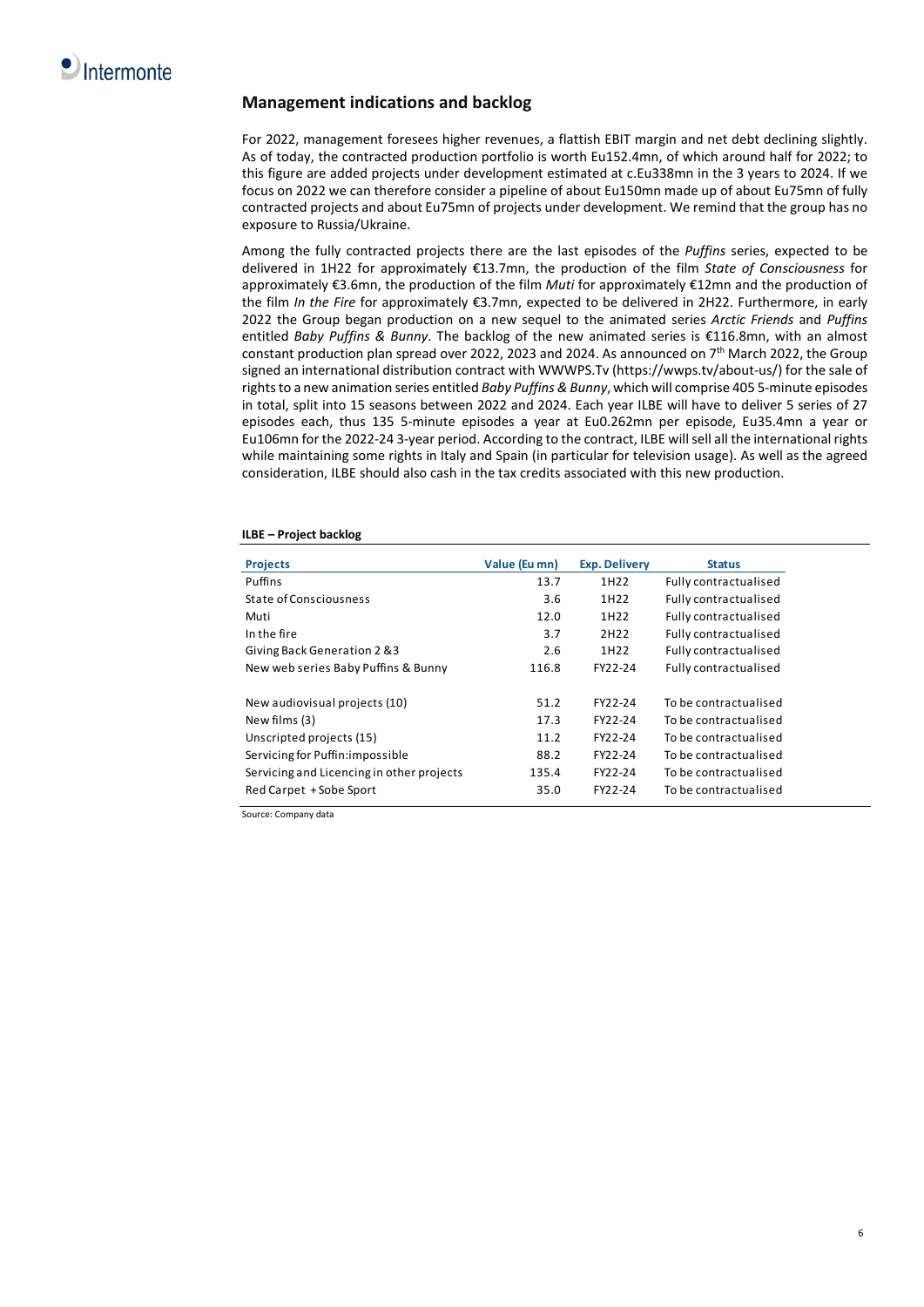# **Change in estimates**

In this report we are slightly raising our estimates on 2022 while confirming our forecasts for 2023. Compared to our previous estimates, we assume a larger number of episodes of the *Puffins* web series to be produced in 2022- 2023, albeit at a lower price per episode. Interestingly, ILBE is working to exploit the great potential of intellectual property related to animated series collaborations with other industry players (e.g. the production of Christmas movies with Fenix and Minerva, the distribution agreement with DeA Kids channel). Looking ahead, we also expect the completion of the contracts with Paradox and WWPS. Management is focusing its efforts on finding a sustainable equilibrium between business growth and cash flow generation. In terms of cash flow, deleveraging should start in 2022 and accelerate in 2023. We expect new productions for 2023 and 2024 to be announced in the coming months: as in the past, our estimates must therefore be considered a work in progress.

### **ILBE – Changes to estimates**

|                       |         | <b>NEW</b> |           |           | <b>OLD</b> |          |         | <b>% CHANGE</b> |         |
|-----------------------|---------|------------|-----------|-----------|------------|----------|---------|-----------------|---------|
| (Eu mn)               | 2021A   | 2022E      | 2023E     | 2021E     | 2022E      | 2023E    | 2021A   | 2022E           | 2023E   |
| Value of production   | 152.3   | 144.6      | 134.7     | 158.5     | 136.2      | 134.2    | $-3.9%$ | 6.2%            | 0.4%    |
|                       |         | (5.07%)    |           |           |            |          |         |                 |         |
| <b>EBIT</b>           | 23.5    | 19.7       | 18.8      | 21.5      | 18.2       | 18.8     | 9.5%    | 8.1%            | $-0.1%$ |
| margin %              | 15.4%   | 13.6%      | 14.0%     | 13.5%     | 13.4%      | 14.0%    |         |                 |         |
| Net financial charges | (3.1)   | (3.0)      | (3.0)     | (2.0)     | (1.9)      | (1.9)    |         |                 |         |
|                       |         |            |           |           |            |          |         |                 |         |
| <b>Pretax Profit</b>  | 20.4    | 16.7       | 15.8      | 19.5      | 16.3       | 16.9     | 4.6%    | 2.4%            | $-6.5%$ |
| margin %              | 13.4%   | 11.5%      | 11.7%     | 12.3%     | 12.0%      | 12.6%    |         |                 |         |
| Taxes                 | (1.9)   | (1.7)      | (1.6)     | (1.9)     | (1.6)      | (1.7)    |         |                 |         |
| Tax Rate              | $-9.5%$ | $-10.0%$   | $-10.0%$  | $-10.0\%$ | $-10.0\%$  | $-10.0%$ |         |                 |         |
| Net profit            | 18.4    | 15.0       | 14.2      | 17.5      | 14.7       | 15.2     | 5.2%    | 2.4%            | $-6.5%$ |
| YoY%                  | (5.5%)  | (18.5%)    | $(5.1\%)$ | (10.1%)   | (16.3%)    | 3.9%     |         |                 |         |
| margin %              | 12.1%   | 10.4%      | 10.6%     | 11.1%     | 10.8%      | 11.4%    |         |                 |         |
| minorities            |         |            |           |           |            |          |         |                 |         |
| Group net profit      | 18.4    | 15.0       | 14.2      | 17.5      | 14.7       | 15.2     | 5.2%    | 2.4%            | $-6.5%$ |

Source: Intermonte SIM estimates

### **ILBE – Turnover breakdown (film sales include tax credits)**

| <b>Turnover breakdown</b>                      | 2018 A                   | 2019 A                   | 2020 A | 2021 A | 2022 E | 2023 E |
|------------------------------------------------|--------------------------|--------------------------|--------|--------|--------|--------|
| <b>The Poison Rose</b>                         | 16.94                    | 3.05                     | 0.43   | 0.00   | 0.00   | 0.00   |
| <b>Arctic Friends</b>                          | 16.38                    | 37.62                    | 74.10  | 87.30  | 24.09  | 26.51  |
| <b>Waiting for the Barbarians</b>              | 0.00                     | 19.02                    | 5.76   | 0.65   | 0.16   | 0.00   |
| <b>Women Stories</b>                           | 0.00                     | 4.51                     | 4.33   | 2.56   | 1.36   | 2.49   |
| <b>Puffins</b>                                 | 0.00                     | 12.16                    | 26.89  | 36.68  | 53.10  | 57.04  |
| Paradox films                                  | 0.00                     | 0.00                     | 2.26   | 1.23   | 12.27  | 6.27   |
| <b>WWPS films</b>                              | 0.00                     | 0.00                     | 0.00   | 5.14   | 22.49  | 11.31  |
| Turnover from film productions                 | 33.32                    | 76.35                    | 113.77 | 133.56 | 113.47 | 103.62 |
| other revenues                                 | 1.30                     | 1.59                     | 1.11   | 0.11   | 0.12   | 0.13   |
| Total turnover from film productions           | 34.63                    | 77.95                    | 114.88 | 133.67 | 113.59 | 103.74 |
| <b>Iervolino Studios (Serbian productions)</b> | $\sim$                   | ٠                        | 2.88   | 12.94  | 18.00  | 18.00  |
| <b>Arte Video</b>                              | ٠                        | $\overline{\phantom{a}}$ | 0.94   | 1.00   | 6.00   | 6.00   |
| <b>Celebrity Management</b>                    | $\overline{\phantom{a}}$ | 1.31                     | 0.95   | 4.32   | 6.00   | 6.00   |
| Other                                          | ٠                        | 0.75                     | 1.09   | 0.38   | 1.00   | 1.00   |
| <b>Group Turnover</b>                          | 34.63                    | 80.01                    | 120.74 | 152.32 | 144.59 | 134.74 |

Source: Intermonte Sim estimates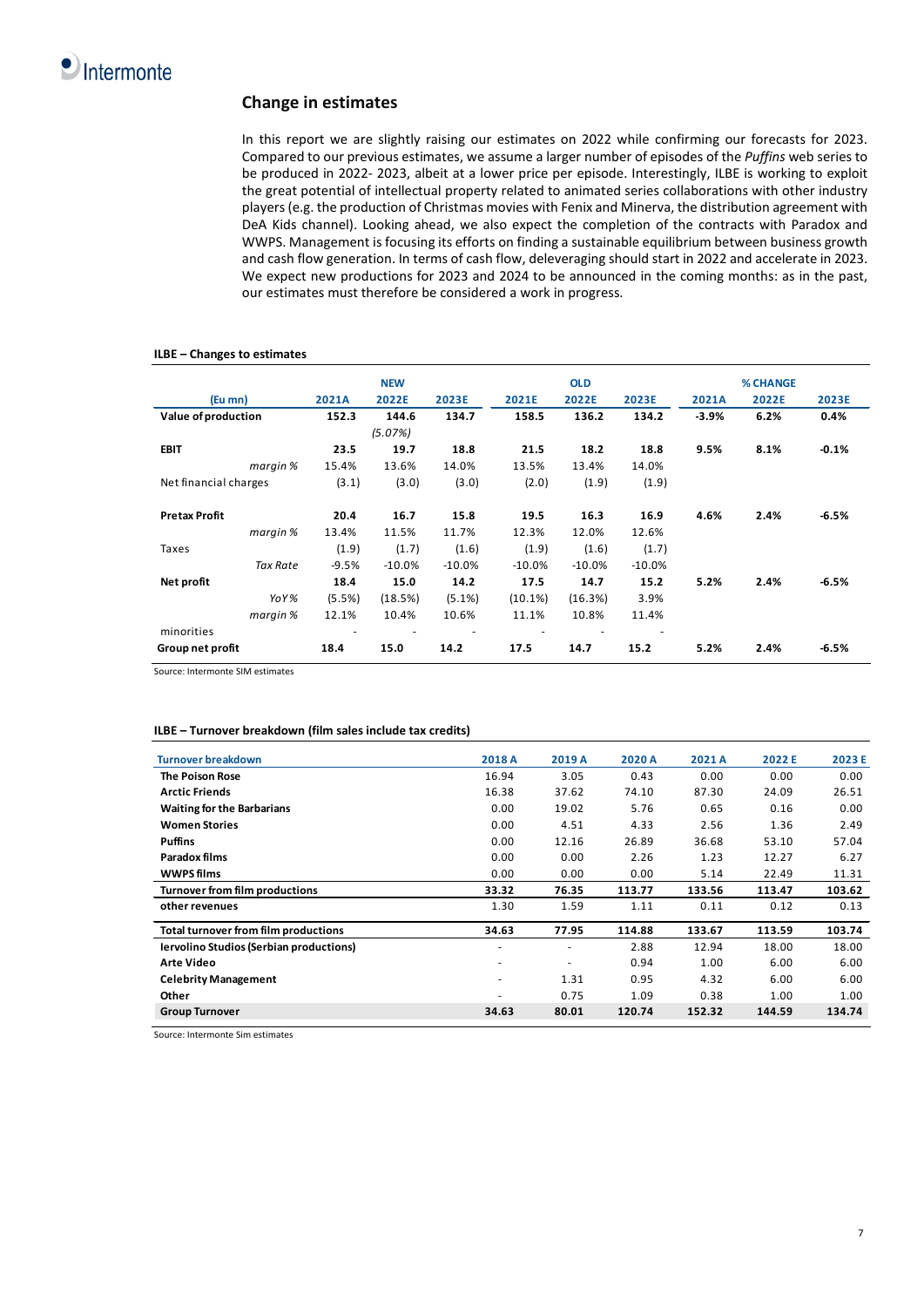

# **Peer comparison**

# **ILBE – Peer Group Multiples**

|                                       | <b>Mkt Cap</b> | <b>PE 2021</b> | <b>PE 2022</b> | <b>PE 2023</b> | EV/EBIT<br>2021 | EV/EBIT<br>2022 | EV/EBIT<br>2023 |
|---------------------------------------|----------------|----------------|----------------|----------------|-----------------|-----------------|-----------------|
| <b>Iervolino Entertainment</b>        | 73             | 4.0x           | 4.9x           | 5.1x           | 6.4x            | 5.2x            | 5.3x            |
| <b>Notorious Pictures</b>             | 35             | 7.9x           | 6.2x           | 5.0x           | 10.1 x          | 7.7x            | 6.3x            |
| Lucisano Media Group S.p.A.           | 20             |                |                |                |                 |                 |                 |
| Lions Gate Entertainment Corp Class A | 2.963          | 32.7x          | 19.6x          | 15.6x          | 102.0 x         | 45.5x           | 29.3 x          |
| Mondo TV S.p.A.                       | 49             |                |                |                |                 |                 |                 |
| Xilam Animation SA                    | 197            | 27.1 x         | 18.7x          | 17.6x          | 20.4 x          | 14.9x           | 13.4 x          |
| Thunderbird Entertainment Group Inc   | 140            | 31.0x          | 17.1x          | 11.4x          | 6.8x            | 5.2x            |                 |
| Mean                                  |                | 24.7x          | 15.4x          | 12.4x          | 34.8x           | 18.3x           | 16.3x           |
| Median                                |                | 29.0 x         | 17.9x          | 13.5x          | 15.3x           | 11.3x           | 13.4x           |

Source: Intermont SIM and Factset

# **ILBE – Peer Group Performance**

|                                       | <b>Mkt Cap</b> | 1M      | 3M       | 6M       | <b>YTD</b> | 1Y       |
|---------------------------------------|----------------|---------|----------|----------|------------|----------|
| <b>Iervolino Entertainment</b>        | 73             | 5.0%    | $-19.3%$ | $-41.3%$ | $-19.0%$   | $-45.7%$ |
| Notorious Pictures                    | 35             | 6.1%    | $-3.7%$  | $-18.3%$ | $-4.3%$    | $-12.8%$ |
| Lucisano Media Group S.p.A.           | 20             | 11.9%   | $-5.0%$  | $-17.5%$ | 3.9%       | $-5.0%$  |
| Lions Gate Entertainment Corp Class A | 2,963          | $-4.3%$ | $-9.5%$  | 10.1%    | $-6.0%$    | 1.1%     |
| Mondo TV S.p.A.                       | 49             | $-1.8%$ | $-16.6%$ | $-20.1%$ | $-22.5%$   | $-25.6%$ |
| Xilam Animation SA                    | 197            | 17.5%   | $-1.6%$  | $-0.4%$  | $-3.4%$    | $-14.0%$ |
| Thunderbird Entertainment Group Inc   | 140            | 2.8%    | $-3.5%$  | $-19.6%$ | $-7.1%$    | $-16.4%$ |
| Mean                                  |                | 5.4%    | $-6.7%$  | $-11.0%$ | $-6.5%$    | $-12.1%$ |
| Median                                |                | 4.4%    | $-4.4%$  | $-17.9%$ | $-5.1%$    | $-13.4%$ |

Source: Intermont SIM and Factset

| <b>DETAILS ON STOCKS RECOMMENDATION</b> |             |                       |            |  |  |
|-----------------------------------------|-------------|-----------------------|------------|--|--|
| <b>Stock NAME</b>                       | <b>ILBE</b> |                       |            |  |  |
| Current Recomm:                         | OUTPERFORM  | Previous Recomm:      | OUTPERFORM |  |  |
| Current Target (Eu):                    | 3.80        | Previous Target (Eu): | 3.80       |  |  |
| Current Price (Eu):                     | 2.09        | Previous Price (Eu):  | 2.07       |  |  |
| Date of report:                         | 20/04/2022  | Date of last report:  | 02/03/2022 |  |  |